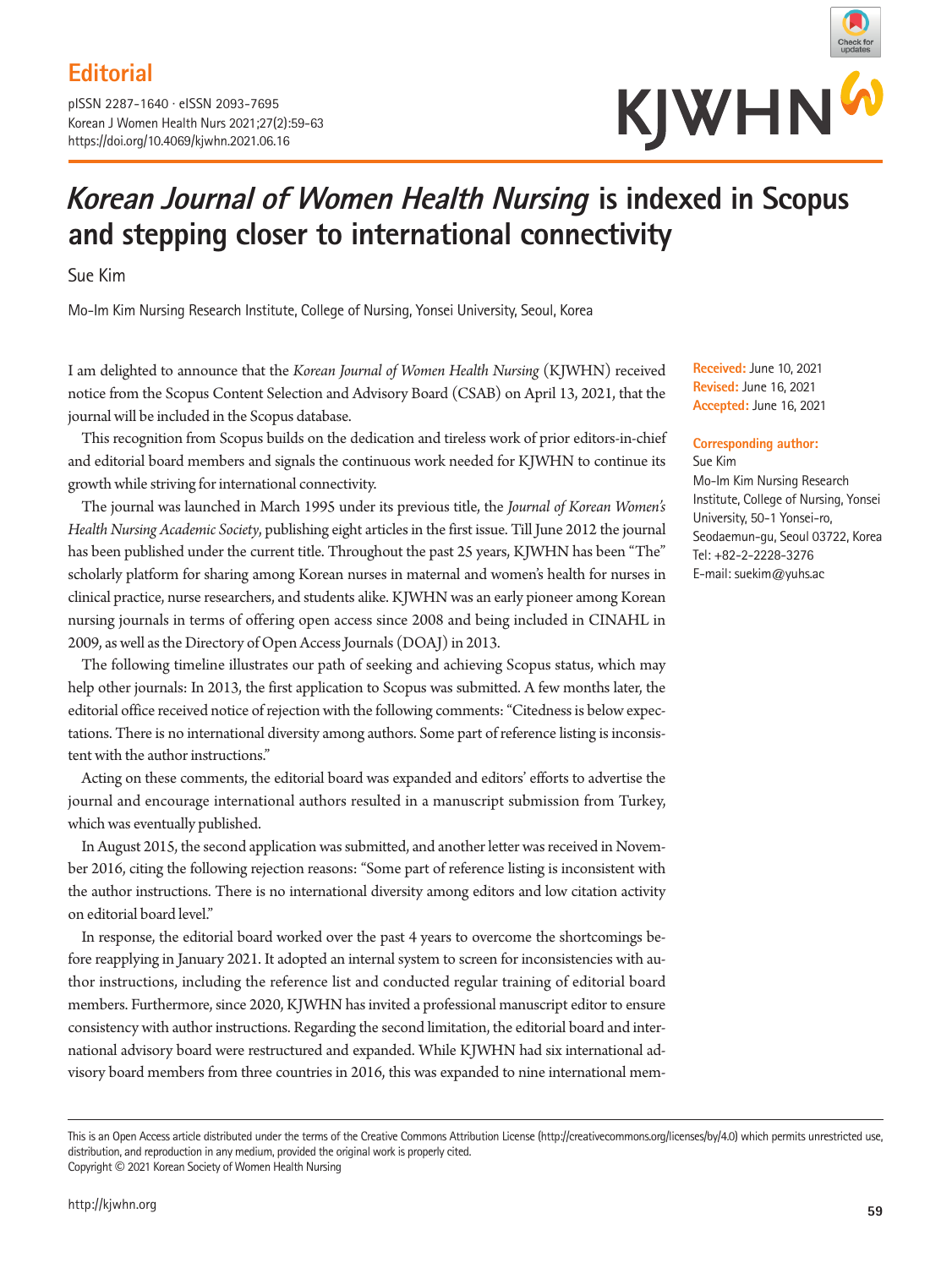bers from five countries across three continents as of January 2021. These international members are active professionals in their field, and are contributing to the journal via peer-review as well as writing invited papers for the journal. Finally, for citation activity, editorial board members' academic activity was made available on our website via Scopus Author ID and ORCID links. In addition to addressing the specific comments, editors have worked diligently to improve the journal according to international standards. The journal went through three rounds of revising author guidelines for clarity since 2020, created a statement on *Principles of Transparency and Best Practice in Scholarly Publishing* version  $3 \lfloor 1 \rfloor$ , updated the publication ethics content to reflect international academic publishing recommendations, such as the Committee on Publication Ethics (COPE), and formally enlisted the expertise of an Ethics Editor. The journal moved to a new English-based online submission system that facilitates journal management for authors and reviewers from Korea and abroad (https://submit.kjwhn.org). Our new English-based website continues to support full open access (https://kjwhn. org), in addition to translations powered by Google in 80 languages and metrics information. Information on funding sources was made available from 2020.

After implementing these changes, in January 2021, the third application to Scopus was submitted. The acceptance letter from CSAB, received on April 13, 2021, included the following comments: "The previous and current editorial teams are to be commended on the development which has led to extended citations in international research journals. Many papers have been cited.

The development of the ethical standards throughout is very clear and in keeping with both COPE and Scopus guidance. The use of the COPE et al.'s 2018 Principles of Transparency guidance was especially of value and demonstrates an ongoing attention to publishing practice and ethical content of the journal."

While I am delighted the journal is now accepted into the Scopus database, I realize this is a timely opportunity and significant time of reflection for KJWHN to consider how to potentiate its value for authors and reach a wider international readership in the coming future. In this line, I want to add a few notes on how the journal seeks to further improve itself over the next few months.

Citations are a constant challenge for all journals. While the adage for academia is 'publish or perish,' for journals this seems to have become what I shall term 'be cited to survive and thrive.' The total cites in the Scopus database have increased annually as follows: 71 in 2017, 96 in 2018, 123 in 2019, and 125 in 2020. The majority of citations, however, are from Korean journals in Scopus, both nursing and others (Figure 1). Also, most citations are from Korea (330 documents), followed by the United States (51 documents) and Iran (Figure 2). Now that references of the journal will be added to the Scopus database, I look forward to journal metrics improving and greater opportunities to increase international connectivity.

I will continue to examine our policies to be up-to-date with international scholarly publishing trends and directions. From the June issue, several changes were implemented: Firstly, data sharing is now possible through Harvard Dataverse (https:// dat-



**Figure 1.** Documents per year by cited source for the *Korean Journal of Women Health Nursing* per Scopus database.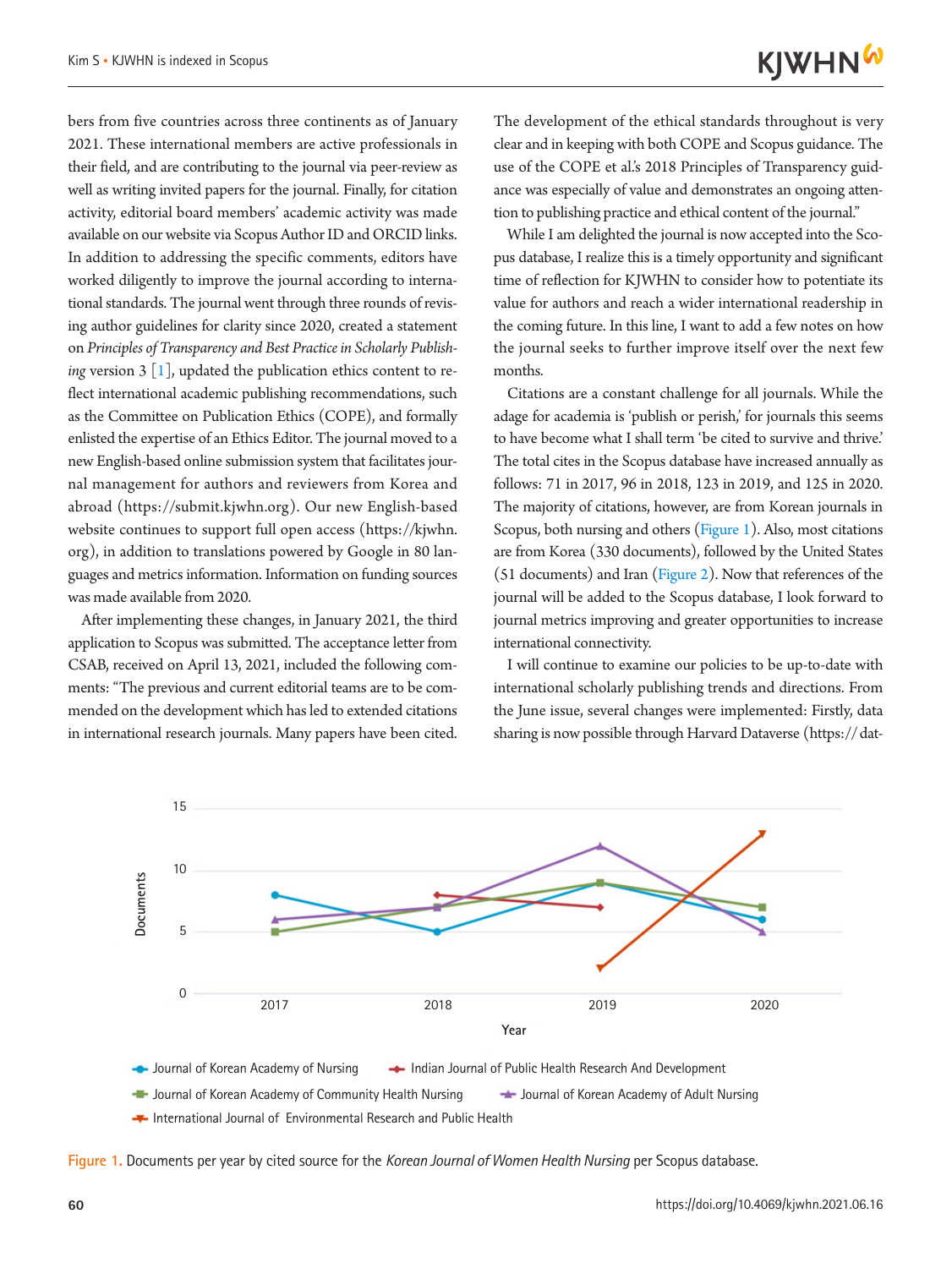

**Figure 2.** Citing documents by country or territory for the *Korean Journal of Women Health Nursing* per Scopus database.

| <b>Publication type</b>        | Abstract (word count) | Text (word count) <sup>a)</sup> | References | Tables & figures | Invited or unsolicited |
|--------------------------------|-----------------------|---------------------------------|------------|------------------|------------------------|
| Original articles              | 250                   | 5,000                           | No limit   | 6                | Unsolicited            |
| Review articles                | 250                   | 8,000                           | No limit   | 6                | Invited or unsolicited |
| Invited papers                 | Optional (250)        | 8,000                           | 30         | 10               | Invited                |
| <b>Issues and Perspectives</b> | <b>None</b>           | 2,000                           | 20         | 10               | Invited                |
| Special essays                 | None                  | 3,000                           | 20         | 10               | Invited                |
| <b>Editorials</b>              | <b>None</b>           | 2,500                           | 10         | 5                | Invited                |
| Letter to the editor           | None                  | 1.000                           | 10         | 3                | Unsolicited            |
| In reply                       | <b>None</b>           | 1,000                           | 10         | 3                | Invited                |

<span id="page-2-0"></span>**Table 1.** Recommended maximums for articles submitted to the *Korean Journal of Women Health Nursing*

a)Maximum number of words excludes the abstract, references, tables, and figure legends.

Above limitations are negotiable. If more word count or the number of figures and tables are required, authors can contact the editor-in-chief.

averse.harvard.edu) for authors who wish to share data for transparency and replicability. Also, ascribing to internationally accepted reporting guidelines, e.g., those suggested by the Equator network (https:[//www.equator-](www.equator-) network.org/), is being applied. In addition to these updates to the author guidelines, the following will be applied from the 2021 September issue: Manuscript types for submission have been expanded and requirements for each type have been clarified [\(Table 1\)](#page-2-0).

Readers may notice that the majority of articles are in English in this issue. Some Korean journals have chosen to switch to publishing fully in English, such as the *Archives of Plastic Surgery* (APS) and more recently, *Child Health Nursing Research*, a domestic nursing journal. In the case of APS, since switching to English-only manuscripts in 2012, publication metrics improved and it was accepted for the Scopus database in 2013 and included in the Web of Science Core Collection in 2016 [[2](#page-3-1)[,3](#page-3-2)]. Indeed, the exponential growth over a short period of roughly 4 years follow-

https://doi.org/10.4069/kjwhn.2021.06.16 **61**

ing the English-only policy, appears to suggest an exemplary pathway for other Korean journals. Considering the criticism about structural bias towards Western, English-based research among global databases such as Web of Science and Scopus  $[4]$ , and the inherent bias of impact factors against non-English language and culture-bound health fields  $[5]$ , perhaps this is indeed a tested, recommendable strategy. However, not all journals can immediately focus on becoming international-based journals publishing only in English, nor should this be the automatic 'gold standard' for all. Publishing in the native language is justified and necessary, especially in cases when local applications of the research or domestic impact of the articles are more relevant and important for the national and/or regional community  $[6]$ . An example is the series of method papers on measurement tool reliability and validity, that are purposively being published in the Korean language since our 2021 March issue  $[7,8]$  $[7,8]$  $[7,8]$ , as a means of clarifying Korean terminology and conceptual understanding for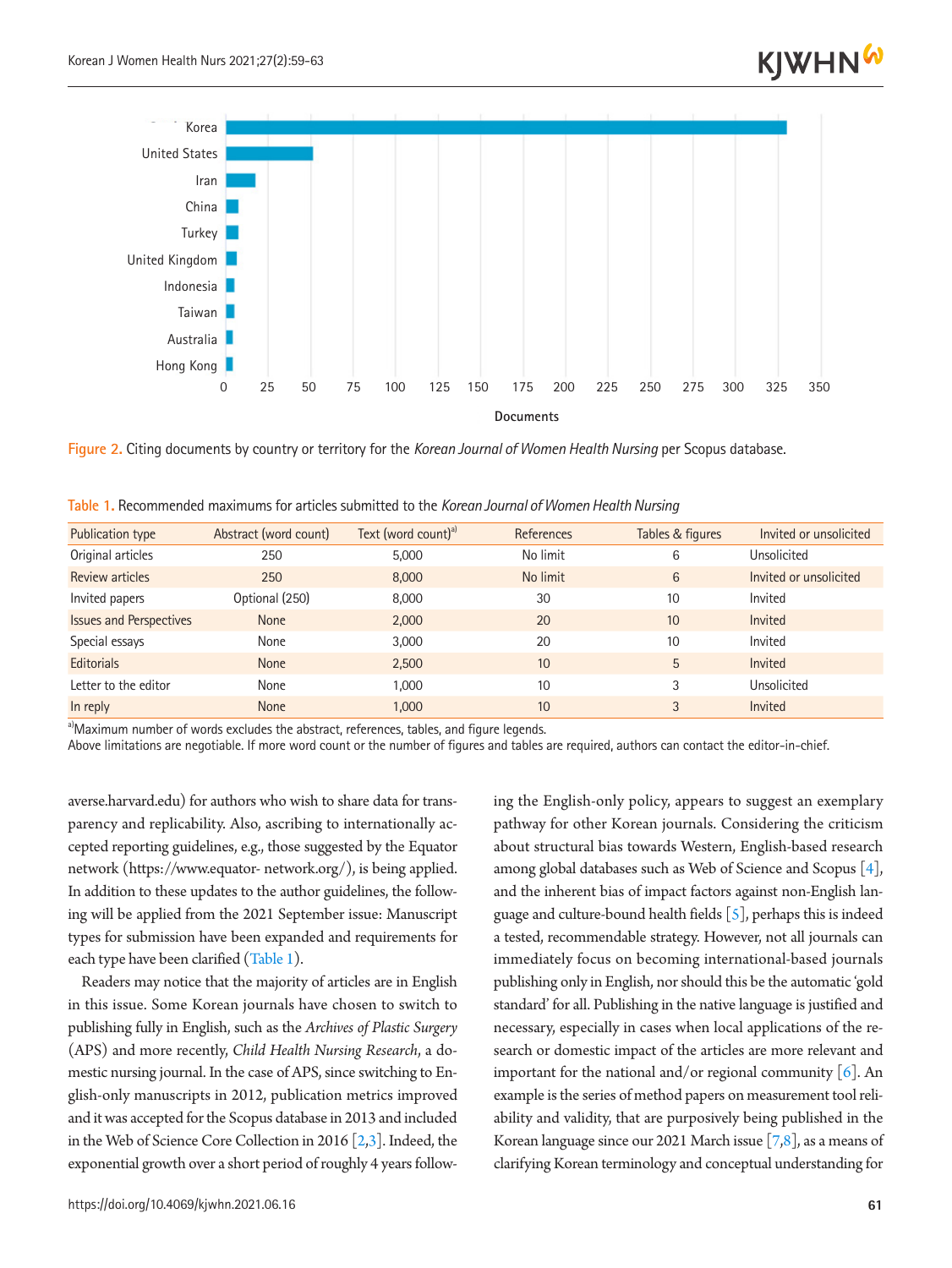our Korean readers.

Nevertheless, an analysis of natural science journals from several countries publishing in English or other languages, reported that English publications had a higher number of citations than those published in other languages, even when controlling for the effect of the journal, year of publication, and paper length  $[6]$  $[6]$ . It is worthy to consider the authors' interpretations that English articles have the advantage of reaching a larger audience, may avoid limitations in scientific perspective, and can be conducive for potential scientific collaboration. As such, journals often have to weigh serving the needs of domestic readers and scholars through native language publications, while expanding English publications for the sake of increasing international interest and citations. KJWHN will continue to value Korean-language submissions in order to serve the Korean scholarly community, while it will simultaneously focus on offering quality English articles, both from within and abroad. This is in line with KJWHN's mission to ultimately become a top-tier journal for women's health nursing in Asia.

The success of our efforts will largely depend on a solid number of submissions. I invite authors to submit their work, especially systematic review and meta-analysis papers, experimental design studies, exploratory qualitative research, and methodology manuscripts. For descriptive and correlational research design manuscripts, I encourage authors to include a description of the theoretical or conceptual framework used to ground their quantitative research, which has been emphasized as good practice [\[9](#page-4-2)].

The present achievements of KJWHN have been possible through the support and cooperation of society members and readers worldwide. I truly appreciate all of them for their contribution. To promote the journal to an internationally top-ranking one, the continuous attention of nursing scholars in Korea and worldwide are essential. The journal will continue to promote maternal and women's health nursing by following international publishing standards and thoroughly editing and publishing manuscripts.

#### **ORCID**

Sue Kim, [https://orcid.org/0000-0003-3785-244](http://orcid.org/0000-0003-3785-2445)5

# **Authors' contributions**

All work was done by Kim S.

# **Conflict of interest**

Sue Kim has been editor-in-chief of the *Korean Journal of Women Health Nursing* since January 2020. She was not involved in the review process of this editorial. Otherwise, there was no conflict of interest.

#### **Funding**

None.

# **Data availability**

Please contact the corresponding author for data availability.

### **Acknowledgments**

None.

#### **References**

- <span id="page-3-0"></span>1. Committee on Publication Ethics. Principles of Transparency and Best Practice in Scholarly Publishing, version 3 [Internet]. Eastleigh: Author; 2018 [cited 2021 Jun 16]. Available from: [https://publicationethics.org/resources/guidelines-new/](https://publicationethics.org/resources/guidelines-new/
principles-transparency-and-best-practice-scholarly-publishing) [principles-transparency-and-best-practice-scholarly-publi](https://publicationethics.org/resources/guidelines-new/
principles-transparency-and-best-practice-scholarly-publishing)[shing](https://publicationethics.org/resources/guidelines-new/
principles-transparency-and-best-practice-scholarly-publishing)
- <span id="page-3-1"></span>2. [Huh S. Two international public platforms for the exposure](https://doi.org/10.5999/aps.2020.01697)  [of Archives of Plastic Surgery to worldwide researchers and](https://doi.org/10.5999/aps.2020.01697)  [surgeons: PubMed Central and Crossref. Arch Plast Surg.](https://doi.org/10.5999/aps.2020.01697)  [2020;47\(5\):377-381. https://doi.org/10.5999/aps.2](https://doi.org/10.5999/aps.2020.01697)020.01697.
- <span id="page-3-2"></span>3. Huh S. Corrigendum: [Two international public platforms for](https://doi.org/10.5999/aps.2020.02236)  [the exposure of Archives of Plastic Surgery to worldwide re](https://doi.org/10.5999/aps.2020.02236)[searchers and surgeons: PubMed Central and Crossref. Arch](https://doi.org/10.5999/aps.2020.02236)  [Plast Surg. 2020;47\(6\):633. https://doi.org/10.5999/aps.](https://doi.org/10.5999/aps.2020.02236)2020. 02236
- <span id="page-3-3"></span>[4. Tennant JP. Web of Science and Scopus are not global data](https://doi.org/10.3897/ese.2020.e51987)[bases of knowledge. Eur Sci Ed. 2020;46:e51987. https://doi.](https://doi.org/10.3897/ese.2020.e51987) [org/10.3897/ese.2020.e51987](https://doi.org/10.3897/ese.2020.e51987)
- <span id="page-3-4"></span>[5. Kumar V, Upadhyay S, Medhi B. Impact of the impact factor](https://www.ncbi.nlm.nih.gov/pubmed/19710969)  [in biomedical research: its use and misuse. Singapore Med J.](https://www.ncbi.nlm.nih.gov/pubmed/19710969)  [2009;50\(8\):752-755](https://www.ncbi.nlm.nih.gov/pubmed/19710969).
- <span id="page-3-5"></span>[6. Di Bitetti MS, Ferreras JA. Publish \(in English\) or perish: the](https://doi.org/10.1007/s13280-016-0820-7)  [effect on citation rate of using languages other than English](https://doi.org/10.1007/s13280-016-0820-7)  [in scientific publications. Ambio. 2017;46\(1\):121-127. https://](https://doi.org/10.1007/s13280-016-0820-7) [doi.org/10.1007/s13280-016-0820-7](https://doi.org/10.1007/s13280-016-0820-7)